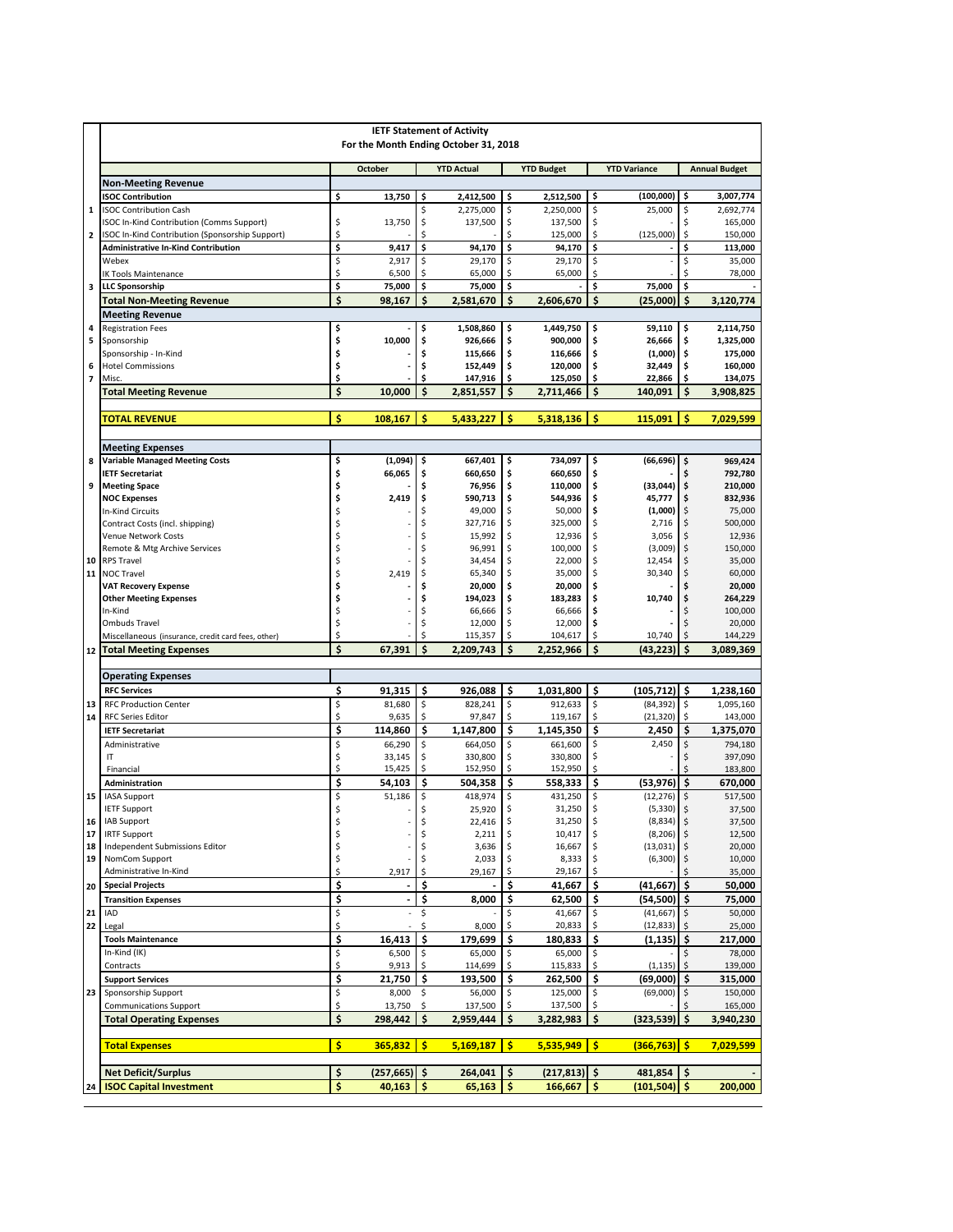## NOTES

- \$25k represents YANG Catalog contribution
- Sponsorship position contracted April 2018 ouside of ISOC
- First LLC Contribution from Comcast. Revenue was not budgeted
- IETF101 paid registrations greater than budgeted 85 more
- IETF 101 Host Sponsorship greater than budgeted
- IETF101 and IETF102 Hotel Commission greater than budgeted \$30,278 represents City of Montreal rebate not budgeted
- 
- IETF101 less than budgeted (14k); IETF102 less than budgeted (\$55.5k)
- IETF101 actual meeting space fee lower than anticipated
- RPS travel expenses greater than budgeted due to unrecognized comp rooms as expenses
- NOC travel expenses greater than budgeted due to unrecognized comp rooms as expenses
- IETF101 less than budgeted (\$15k), IETF102 less than budgeted (\$28k)
- Budget includes hiring new editor for new format work; not yet required
- Budgeted RSE Travel expenses greater than actual
- Variance due to timing of expenses
- Variance due to timing of expenses
- Variance due to timing of expenses
- Anticipated ISE expenses not submitted 19 Variance due to timing of expenses
- No special projects to date
- 
- 21 No IAD transition expenses to date
- Legal transition expenses less than anticipated Budgeted position vacant Jan - Mar 2018
- Represents development of new RFC format tools